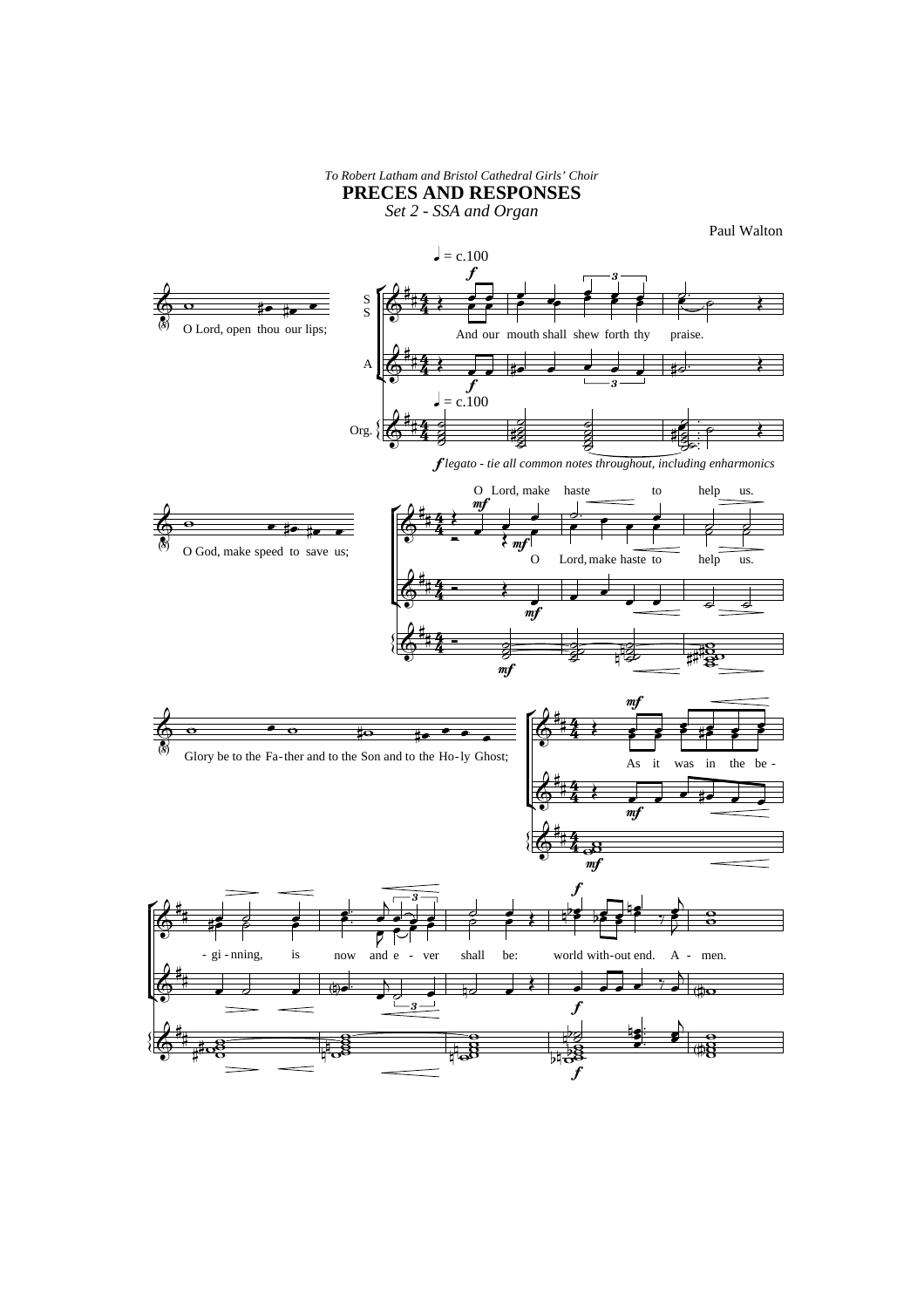







 $\overline{4}$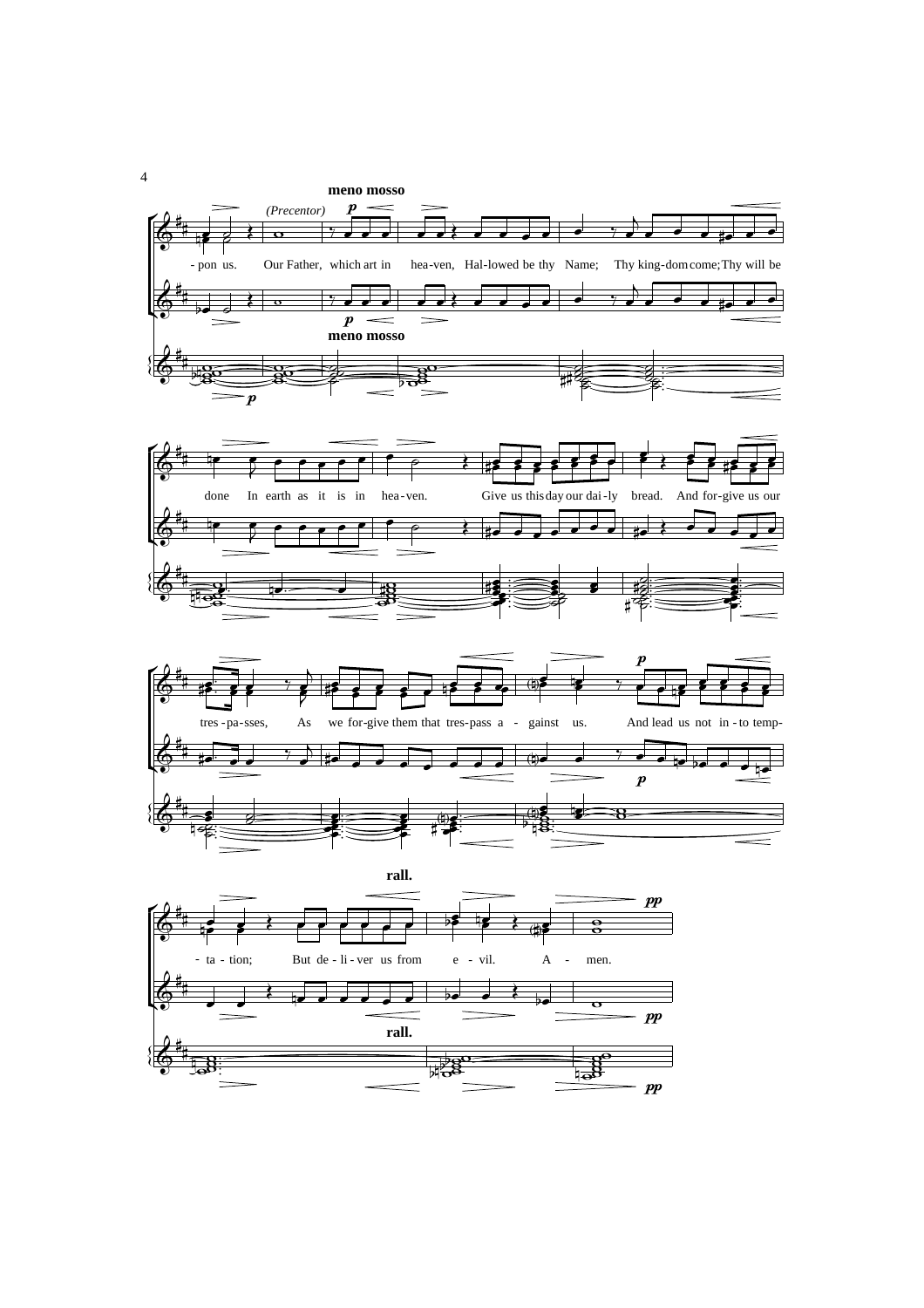





*N.B. If there are four Collects, use the first Amen twice.*